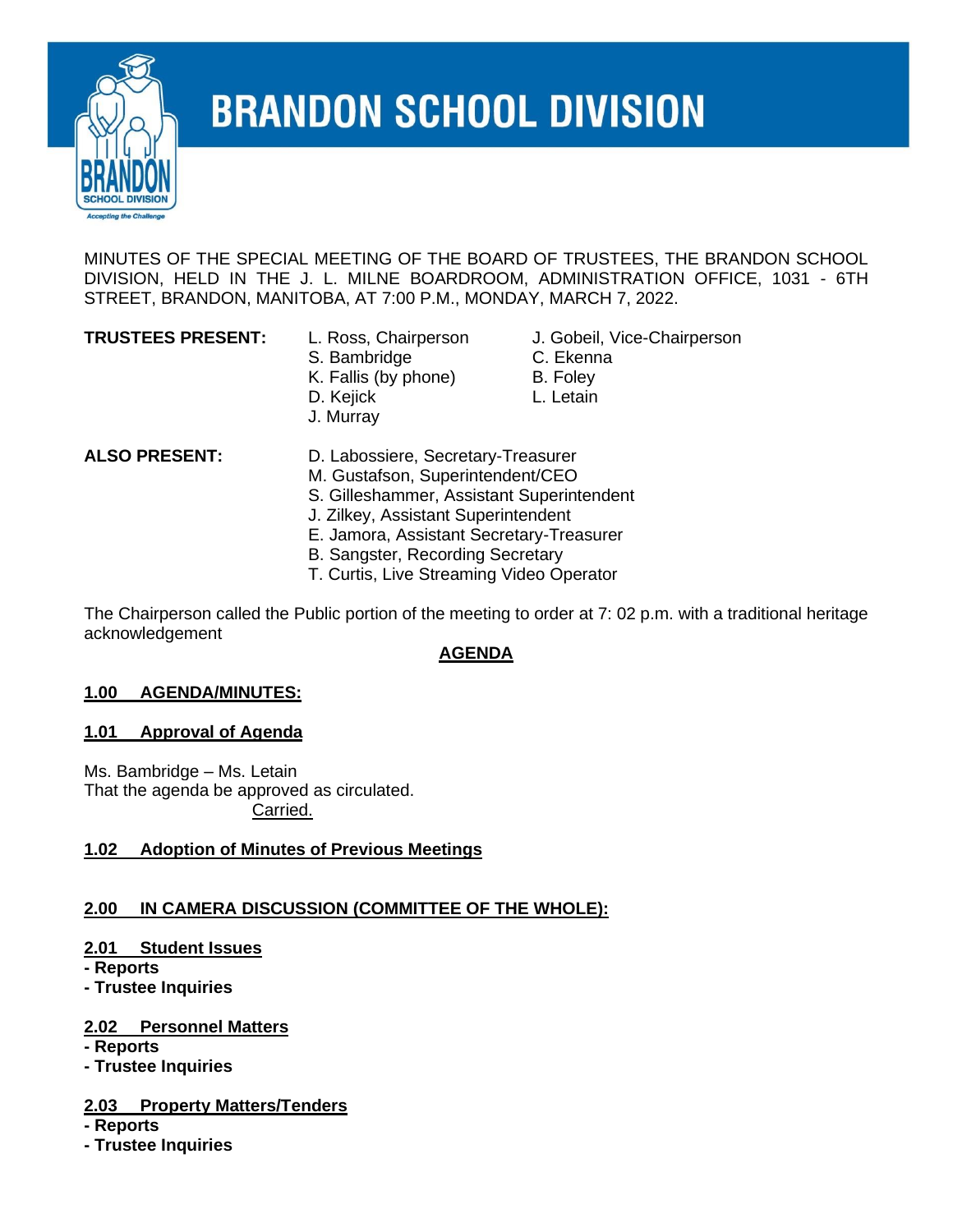**2.04 Board Operations**

**- Reports**

**- Trustee Inquiries**

#### **3.00 PRESENTATIONS AND COMMUNICATIONS:**

- **3.01 Presentations For Information**
- **3.02 Communications For Information**
- **3.03 Communications For Action**

#### **4.00 REPORT OF SENIOR ADMINISTRATION**

Mr. Denis Labossiere, Secretary-Treasurer, provided highlights on the following items from the March 7, 2022 Report of Senior Administration:

- A) Business Arising for Board Action
	- ➢ Information for Discussion and Correspondence:
		- 2022-2023 Financial Budget D. Labossiere

Mr. Gobeil – Ms. Letain

That the March 7, 2022 Report of Senior Administration be received and filed. Carried.

#### **5.00 GOVERNANCE MATTERS**

**5.01 Reports of Committees**

- **5.02 Delegations and Petitions**
- **5.03 Business Arising**
- **- From Previous Delegation**
- **- From Board Agenda**

#### **- MSBA Matters**

#### **5.04 Public Inquiries (max. 15 minutes)**

#### **5.05 Motions**

13/2022 Mr. Gobeil – Ms. Kejick That the Final Budget for 2022-2023 and the 2022 Special Levy be approved as follows:

| <b>Total Operating Expenses</b> |               | \$114,491,500 |
|---------------------------------|---------------|---------------|
| <b>Total Capital Expenses</b>   | $\mathcal{S}$ | 5,315,500     |
| <b>Total Expenditures</b>       |               | \$119,807,000 |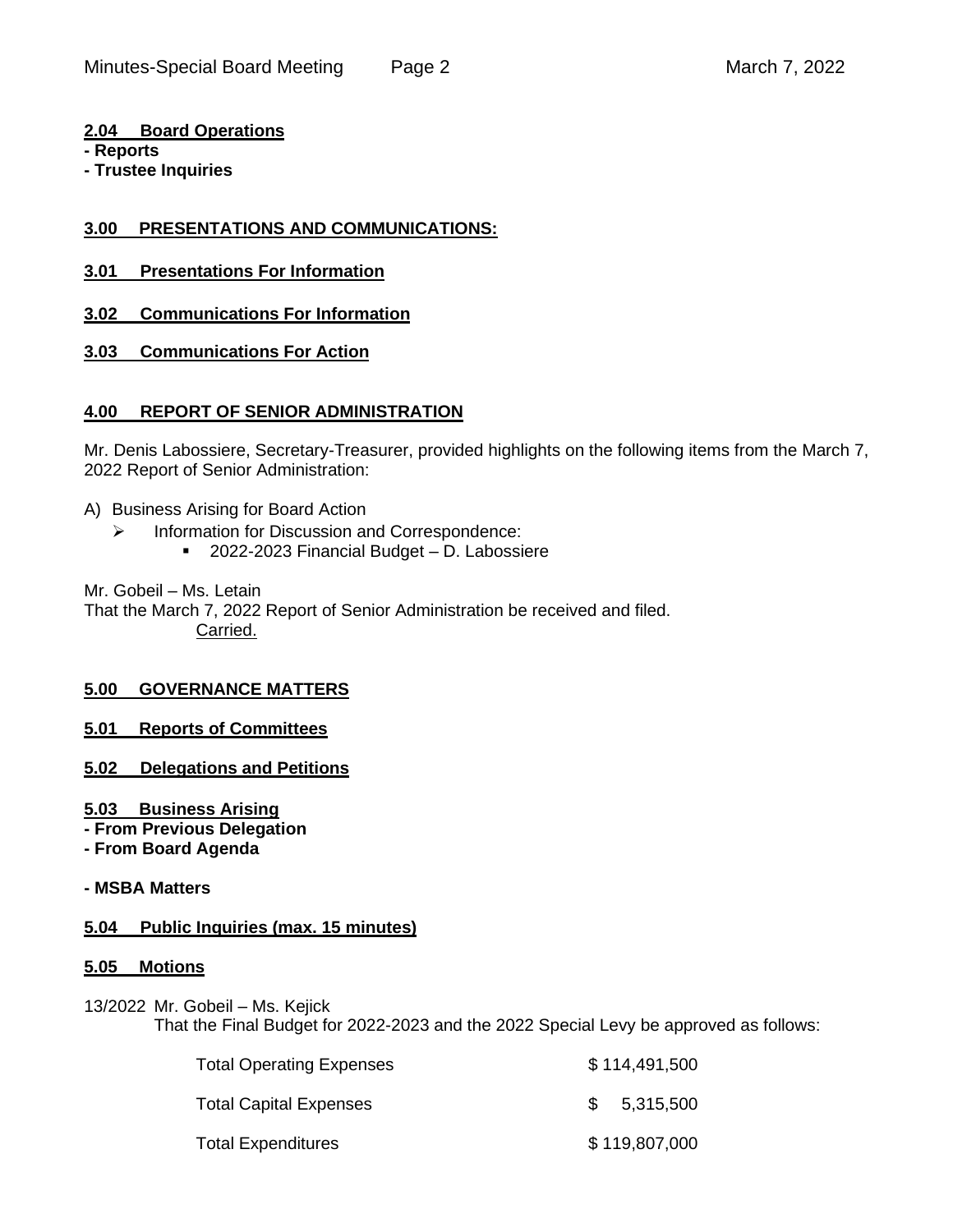2022-2023 Special Requirement \$ 51,172,061

2022 Special Levy to be raised from Municipalities \$ 49,093,369

Discussion took place regarding the reduction of the Comprehensive Health Care Aide Program and the Brandon Drug and Alcohol Education Coalition Coordinator position. Trustees asked questions for clarification.

Carried. (8-1, Ekenna opposed)

14/2022 Mr. Murray – Ms. Bambridge

That the amount of \$171,700 from the Operating Fund Accumulated Surplus be allocated for the 2022-2023 Budget Deficit. Carried.

15/2022 Mr. Foley – Mr. Ekenna That the amount of \$116,700 from the Operating Fund Accumulated Surplus be allocated for the following expenses: Trustee Elections - \$47,900, Vehicle Replacement - \$50,000 and additional costs for two (2) modular classrooms at Vincent Massey High School - \$18,800. Carried.

16/2022 Mr. Ekenna – Ms. Letain

That the amount of \$37,600 from the New School Capital Reserve be allocated for additional costs for four (4) modular classrooms at Maryland Park School.

Trustees asked questions for clarification. Carried.

Trustee Murray thanked the Senior Administration Team for their hard work and the information they provided. He also thanked Trustee Ross, Board Chairperson, who led the Board through a very difficult budget day.

- **5.06 Bylaws**
- **5.07 Giving of Notice**
- **5.08 Trustee Inquiries**

#### **6.00 ANNOUNCEMENTS**

a) NEXT REGULAR BOARD MEETING/COMMITTEE OF THE WHOLE - 7:30 p.m. (public), Monday, March 14, 2022, Boardroom.

#### **Due to COVID-19:**

- Brandon School Division Board Meetings take place in person and allow public attendance, however, to accommodate space limitations and physical distancing, we ask that those wishing to attend pre-register with Bernadene Sangster, Executive Assistant, at [sangster.bernadene@bsd.ca,](mailto:sangster.bernadene@bsd.ca) or (204) 729-3114 by 4:00 p.m. the Friday prior to the Board meeting.
- Members of the public wishing to make a presentation, a delegation or a petition are asked to contact Ms. Sangster no later than 4:00 p.m. on the Tuesday prior to the Board meeting.